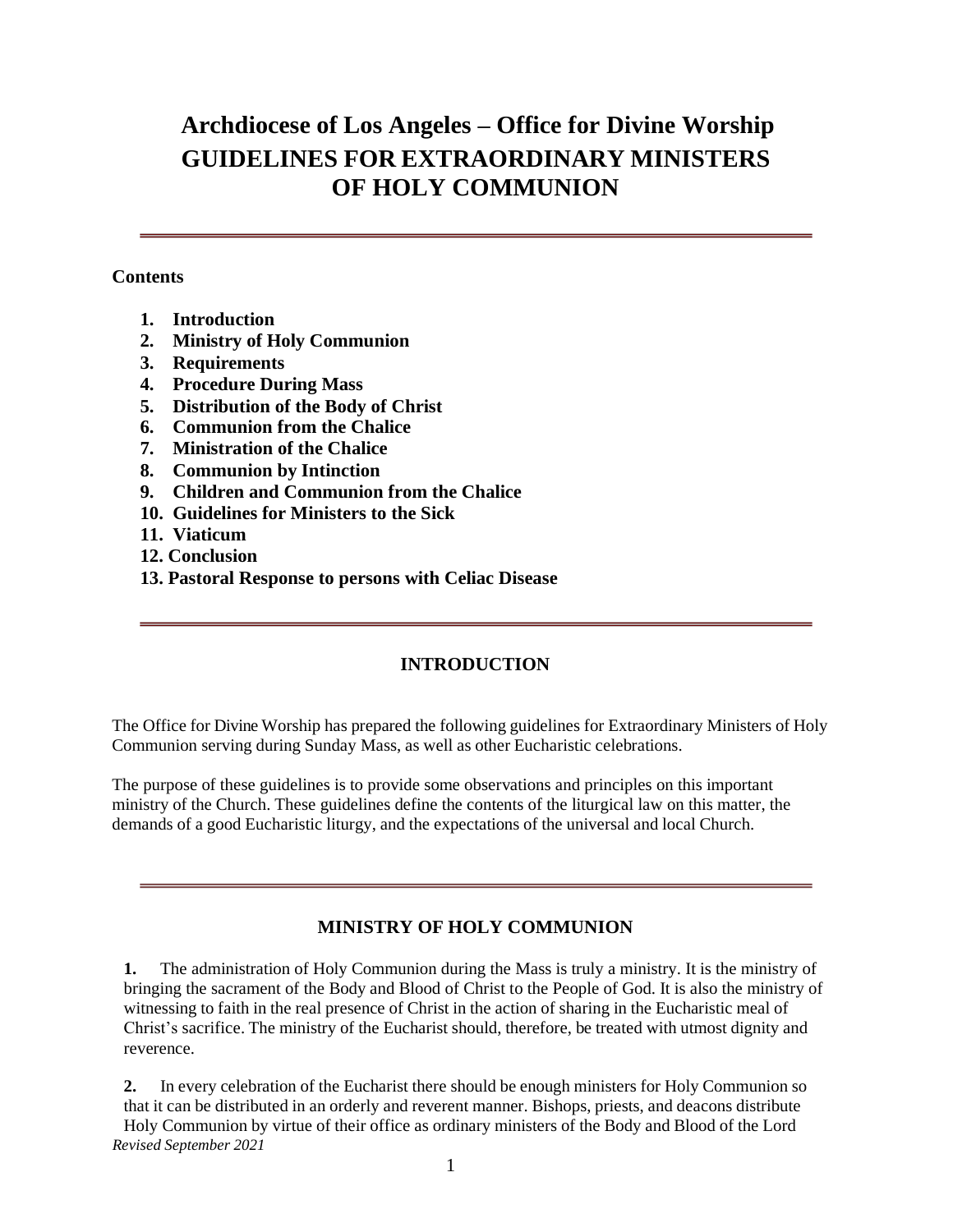*(Norms for the Distribution and Reception of Holy Communion Under Both Kinds in the Dioceses of the United States of America* #*27).*

When the size of the congregation or the incapacity of the Bishop, priest, or deacon requires it, the celebrant may be assisted by other Bishops, priests, or deacons. If such ordinary ministers of Holy Communion are not present, "the priest may call upon extraordinary ministers to assist him, i.e., formally instituted acolytes or even some of the faithful who have been commissioned according to the prescribed rite. In case of necessity, the priest may also commission suitable members of the faithful for the occasion" *(Norms #28; General Instruction of the Roman Missal #162, 284)*. Instituted acolytes (usually seminarians and candidates for the permanent diaconate) become Extraordinary Ministers through their institution. The role of the Extraordinary Minister of Holy Communion does not replace that of the Ordinary Minister, but supplements it on a provisional basis (Redemptionis Sacramentum, 151). That is, when a sufficient number of Ordinary Ministers is present for the distribution of Holy Communion, Extraordinary Ministers of Holy Communion should not serve.

The faculty is granted to pastors and priests-chaplains to appoint extraordinary ministers of Communion in their parishes or institutions.

## **REQUIREMENTS**

- **1.** Baptized, Confirmed, validly married (if married), and practicing Catholics, fifteen years of age or older, are eligible for this ministry. They should be persons who sincerely try to live the Gospel message in their communal and individual lives. They should faithfully participate in the Sunday Eucharist and with God's grace strive to live their faith in every aspect of their lives.
- *2.* Candidates for the ministry of Holy Communion should receive sufficient spiritual, theological, and practical preparation to fulfill their role with knowledge and reverence before they are commissioned for service in the parish (*Norms for the distribution of HC, 28).*
- *3.* They should demonstrate a deep reverence for and devotion to the Eucharist.
- *4.* They should possess the requisite abilities and temperament to carry out their assigned duties.
- **5.** Extraordinary Ministers of Holy Communion typically serve for two years. Pastors/chaplains may renew terms, if agreeable and in consultation with the minister.
- **6.** Extraordinary Ministers of Holy Communion only serve in the parishes/institutions for which they are commissioned.
- **7.** All new Extraordinary Ministers of Holy Communion should be commissioned, preferably during a Sunday Mass. The Rite of Commissioning is found in the *Book of Blessings, Chapter* 63.
- **8.** Extraordinary Ministers of Holy Communion may wear clothing in keeping with their primary role as members of the assembly.
- *Revised September 2021* **9.** Concerning the placement and garb of liturgical ministers, a parish policy should reflect the following values: a) liturgical ministers are first and foremost members of the worshiping assembly and should appear as such; b) flexibility in these areas, in keeping with an attitude of reverence and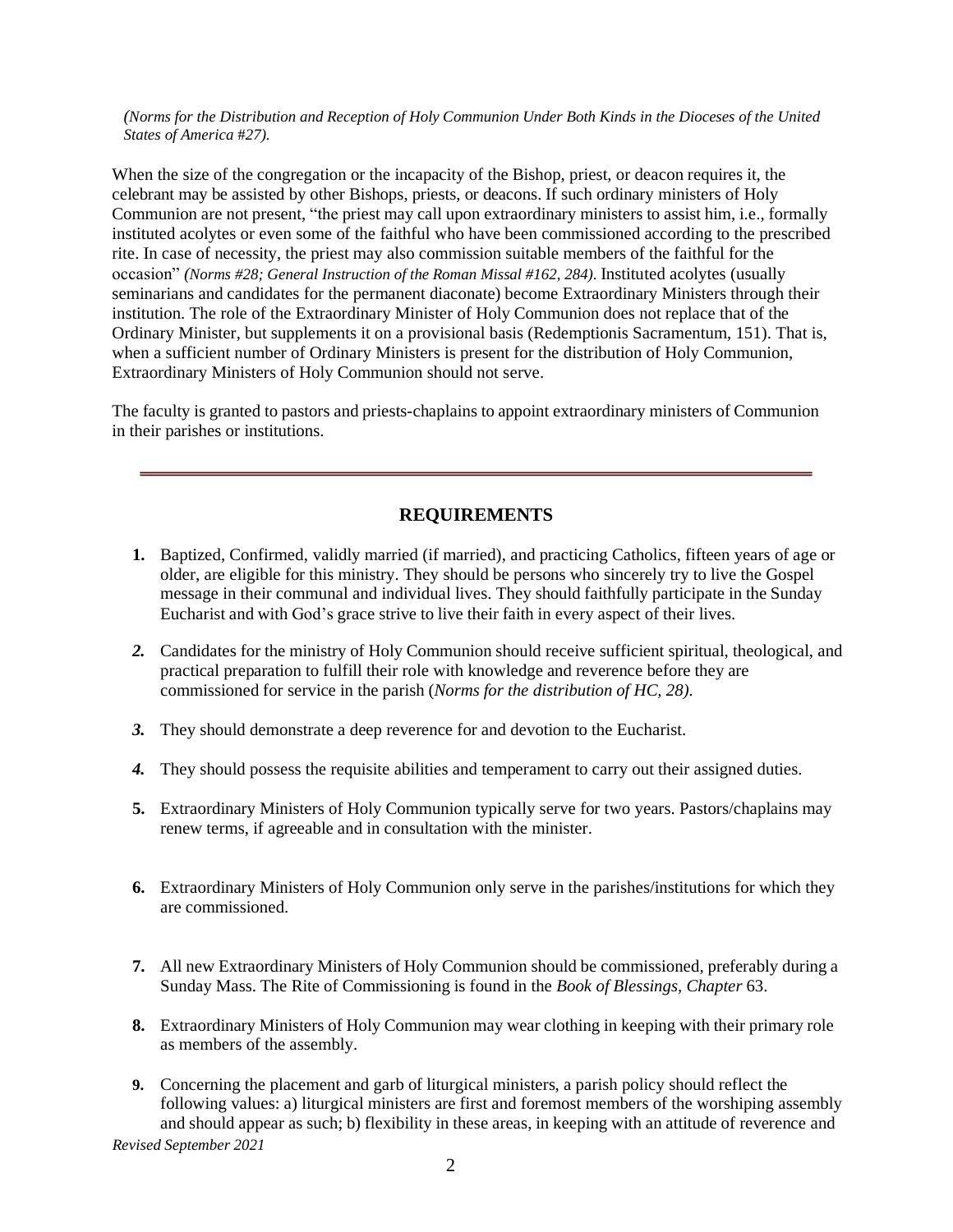service, is desirable.

- **10.** At least once a year, each community should arrange some program or retreat to renew the faith, prayer and commitment of the present ministers. These meetings/retreats could also include discussions of issues that have arisen in the course of their ministry.
- **11.** All ministers of Communion should be encouraged to attend the Archdiocesan workshops on liturgy sponsored by the Office for Divine Worship as well as relevant workshops offered by other Archdiocesan Offices (e.g., Religious Education Congress, liturgical formation days).

#### **PROCEDURE DURING MASS**

**3.** Extraordinary Ministers of Holy Communion ordinarily take their places within the assembly before the liturgy begins.

All ministers of Holy Communion should show the greatest reverence for the Most Holy Eucharist by their demeanor, their attire, and the way they handle the consecrated bread or wine (*Norms #29*).

**4.** At the Preparation of the Gifts, the priest prepares the bread and wine on the altar. If the number of communicants is small, the chalice should contain an adequate amount of wine for the Communion of all. If the number is large, one or more containers of wine or chalices (communion cups) filled with wine are placed on the altar (in addition to the celebrant's chalice). The containers (sacred vessels) should be made of precious metal and of a design and quality as befits the celebration of the Eucharist (see GIRM #327-334).

**5.** At the Sign of Peace, the ministers of communion enter the altar area [*presbyterium*] but remain at a distance from the altar so that the focus of the assembly is on the breaking of the bread by the presider. Assoon as the Fraction Rite (Lamb of God) Litany begins, additional chalices may be brought to the altar forfilling from the containers. (If there are an exceptionally large number of chalices to be filled, the containers may be brought to the side table where the chalices may be filled by a designated minister). In the Archdiocese of Los Angeles, it is permissible, when necessary, for designated ministers to assist in the distribution of the consecrated bread from the one ciborium into additional ciboria and in pouring of the consecrated wine into additional chalices.

This action is usually carried out at the altar, so that the sharing of all from the one cup is signified; in the case of large assemblies, it may be done at the side table within the area around the altar (*presbyterium*) *(Norms #37*).

**6.** The priest presider receives Communion first. After the priest has received Communion, he distributes Communion under both kinds to the assisting deacon, if present. Then Communion under both kinds maybe given to the ministers by the priest, assisted by the deacon who ordinarily distributes the Blood of the Lord. **(NB: If the whole assembly is not being offered the Blood of the Lord, it is not appropriate to offer it to the ministers only).**

Neither deacons nor lay ministers may ever receive Holy Communion in the manner of a concelebrating priest. The practice of Extraordinary Ministers of Holy Communion waiting to receive Holy Communion until after the distribution of Holy Communion is not in accord with liturgical law. (NDRHC, 39; GIRM, 160).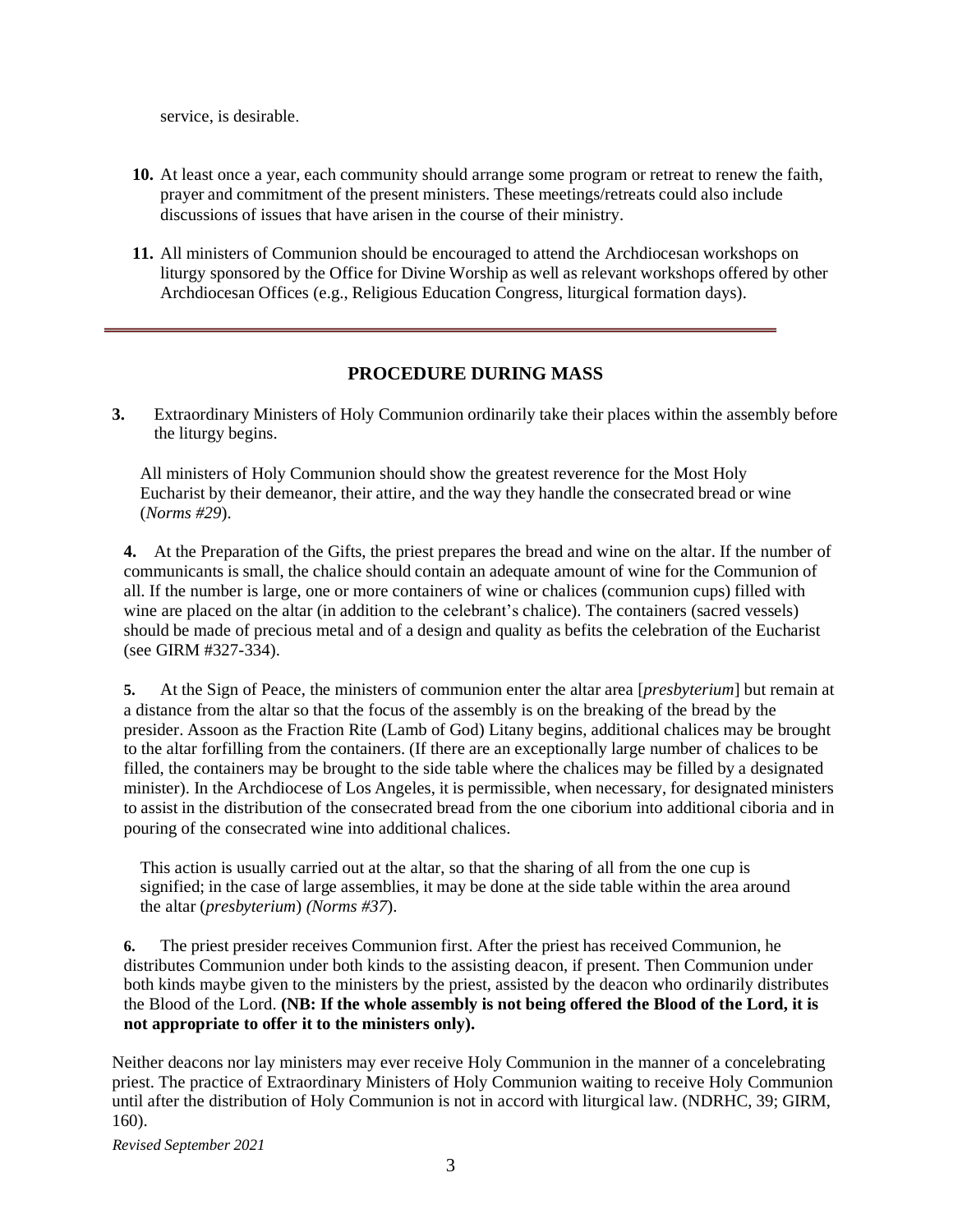As the priest or deacon approaches the minister with the Body or Blood of the Lord, the minister bows his or her head as a sign of reverence and responds with a clear "Amen" to the invitation, "The Body of Christ" or "The Blood of Christ." Next, a vessel containing the Body or Blood of the Lord is handed by the priest or deacon to each minister, and he/she goes to the respective station for the distribution of Communion to the assembly (*Norms #38-40*).

**7.** Since enough bread and wine for each assembly's Eucharist is brought forward at the time of the Preparation of the Gifts, **the need to go to the tabernacle is and ought to be avoided.**

NB: In preparing the unconsecrated bread before the Liturgy prudence should be exercised to ensure that the number of hosts consecrated corresponds to the number of communicants to be expected at the Liturgy.

The *General Instruction of the Roman Missal* states, "It is most desirable that the faithful, just as the priest himself is bound to do, receive the Lord's Body from hosts consecrated at the same Mass and that in the instances when it is permitted, they participate in the chalice (cf. no. 283), so that even by means of the signs Communion will stand out more clearly as a participation in the sacrifice actually being celebrated" (85).

However, if the ministers of the Body of Christ realize that they do not have sufficient hosts for the number of communicants, a minister (e.g., the Master of Ceremonies or one of the Ministers of Communion) should be ready to go to the tabernacle and bring the ciborium (a) to the Ministers of Communion who do not have sufficient hosts.

In the Archdiocese of Los Angeles, extraordinary ministers may assist the ordinary ministers in handing the vessels to others for the distribution of Holy Communion.

#### **DISTRIBUTION OF THE BODY OF CHRIST**

*8.* The Body of Christ (Communion under the form of bread) is administered with the words: "The Body of Christ." After the communicant has responded "Amen," the (consecrated) bread/host is placed in the hand or on the tongue according to the manner indicated by the communicant. The communicant may choose whether to receive the Body of Christ in the hand or on the tongue. (*Norms #41).*

The proper and only permissible form for distributing Holy Communion is to offer the consecrated bread by saying, "The Body of Christ" and to offer the consecrated wine by saying, "The Blood of Christ." No other words or names should be added; and the formula should not be edited in any way. (Cf. GIRM, 161; 284-287).

"When receiving Holy Communion, the communicant bows his or her head before the Sacrament as a gesture of reverence and receives the Body of the Lord from the minister…. When Holy Communion is received under both kinds, the sign of reverence is also made before receiving the Precious Blood" *(GIRM #160).*

**9.** The Body of Christ is always ministered to the communicant. Communicants are not permitted to take their own consecrated bread/hosts and communicate themselves.

**10.** If a host/piece of consecrated bread falls to the ground during distribution, the minister should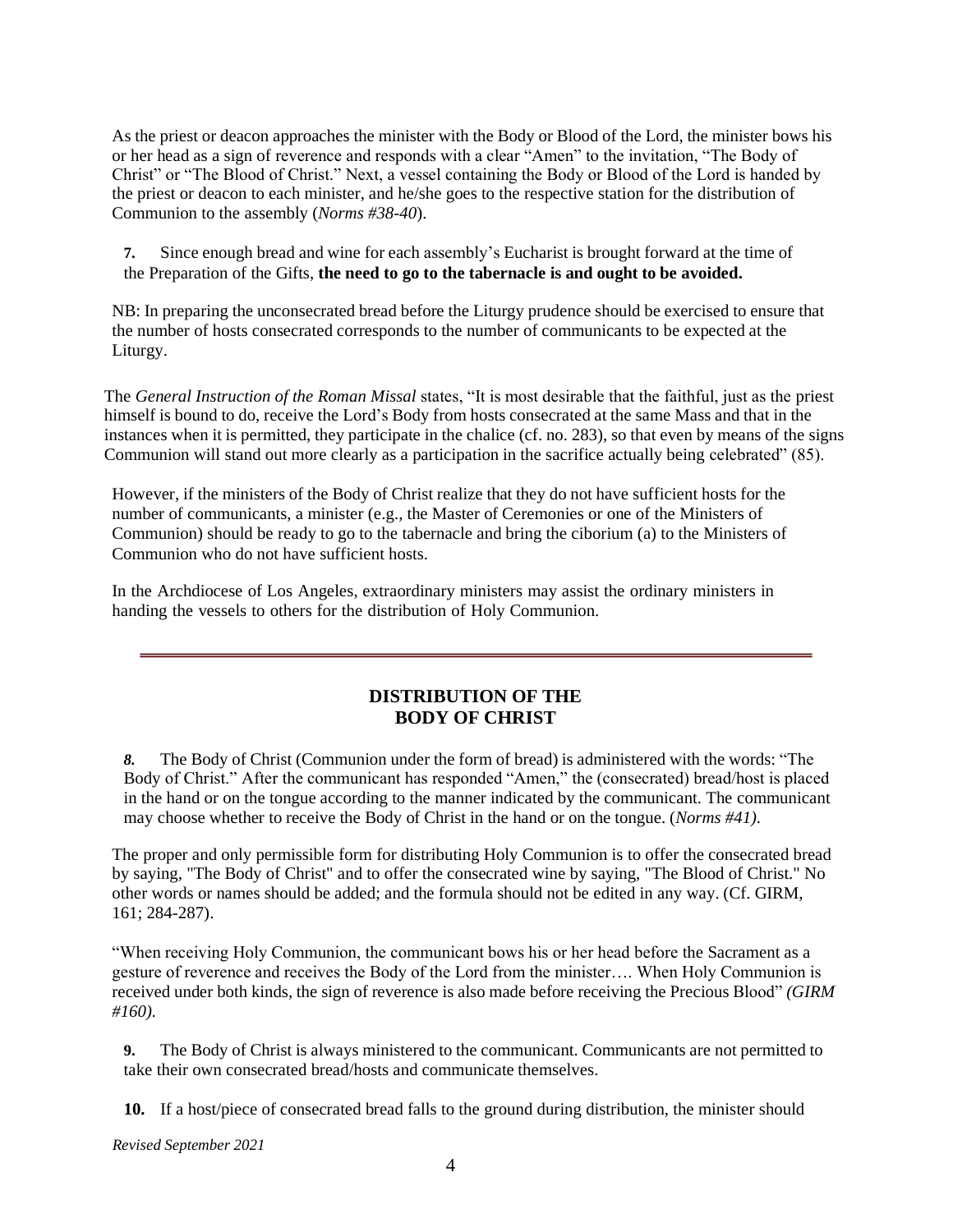pick itup reverently, place it in the ciborium, and consume it after the distribution is over or completely dissolved in water before being poured down the *sacrarium*.

**11.** If someone who is not receiving Communion comes in the Communion Procession to the minister of the Body of Christ, the minister may offer a simple greeting, e.g., "May Jesus be with you always." Words or gestures of blessing should be avoided.

**12.** After the distribution of Communion, the number of hosts remaining are reserved in the tabernacle. Care should be taken with any fragments remaining on the corporal or in the sacred vessels (*Norms #51*).

The ciboria which held the hosts should be placed on a side table or taken into the sacristy. Ordinarily they should be placed on a corporal and suitably covered. Ideally, they are cleansed immediately following the Liturgy by the priest or deacon. However, the ciboria may be cleansed immediately following the distribution of Communion (GIRM 183) at the side table.

#### **COMMUNION FROM THE CHALICE**

*13.* In the Archdiocese of Los Angeles, Communion under both kinds, the Body and Blood of Christ, is normative on Sundays and holy days – as well as at weekday Masses. In order to ensure that this is donein a reverent and orderly manner, the availability of enough ministers is essential. Also, ongoing catechesis on the theological and liturgical aspects of this practice is important. The freedom of each communicant to choose or not to choose Communion under both kinds should be stated. If a person is unable to receive Communion under the form of bread, he/she may choose to receive Communion under the form of wine – the Blood of Christ (*Norms #24, 25, 46).*

Holy Communion has a fuller form as a sign when it is distributed under both kinds. For in this form the sign of the Eucharistic banquet is more clearly evident and clear expression is given to the divine will by which the new and eternal Covenant is ratified in the Blood of the Lord, as also the relationship between the Eucharistic banquet and the eschatological banquet in the Father's Kingdom (*GIRM #281*).

So that this "fuller light" may foster the faithful's greater participation in the mystery, Communion under both kinds is to be desired in all celebrations of the Mass, although this is not possible in all cases. For in this sacred rite "the sign of the Eucharistic meal stands out more explicitly", and the act of drinking the consecrated wine, the Blood of Christ, strengthens the faith of communicants in the sacrificial nature of the Mass. Communion under both kinds can therefore manifest more fully the nature of the Mass as a sacrifice and as a sacred banquet, ritually expressing that "the sacrifice and the sacred Meal belong to the same mystery, to such an extent that they are linked to one another by a very close theological and sacramental bond" (Norm*s #19*).

It is the choice of the communicant, not the minister, to receive from the chalice (*Norms #46).*

**14.** When the members of the assembly drink from the chalice, ordinarily there should be two ministers of the chalice for each minister with the ciborium; but each community needs to determine what ratio is most suitable. Ministers should stand an appropriate distance from each other to facilitate the Communion procession and not unduly impede the assembly's easy movement.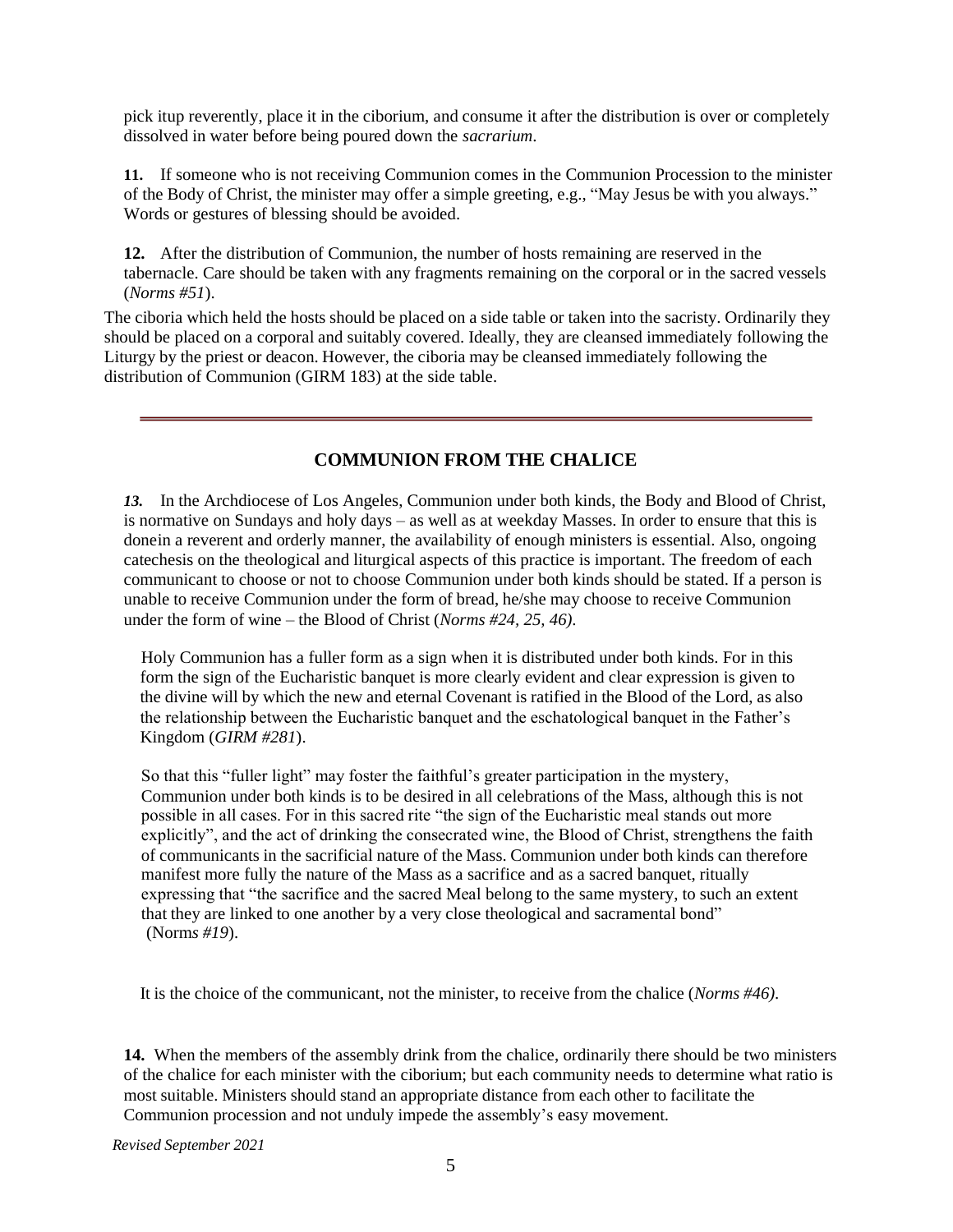## **MINISTRATION OF THE CHALICE [BLOOD OF CHRIST]**

**15.** The chalice is offered to the communicant with the words, "The Blood of Christ," to which the communicant responds, "Amen." No other words or names should be added; and the formula should not be edited in any way. (Cf. GIRM, 161; 284-287). Generally, the communicant should hold the chalice firmly in both hands and drink from it. However, in the case of physical disability or weakness, the minister should be ready to assist in holding the chalice.

**16.** After each person has received the Blood of Christ, the minister should wipe both sides of the rim of the chalice with a purificator and turn the chalice slightly before repeating the procedure for the next communicant.

**17.** Any danger of spilling the Precious Blood should be carefully avoided. If, by chance, the consecrated wine should spill, the area should be marked, covered immediately and washed and the water poured into the *sacrarium*.

*18.* The chalice may never be left on the altar or another place to be picked up by the communicant for self-communication (except in the case of concelebrating bishops or priests), nor may the chalice be passed from one communicant to another (*Norms #44).*

**19.** Following the distribution of Communion, the ministers of the Eucharist consume the remaining Precious Blood from their chalices at a side table or in the sacristy (except as noted below, #28). The ministers of the Body of Christ or other appropriate people may be asked to assist in the consumption of the Precious Blood if needed. The chalices and other vessels that held the Precious Blood are placed on the side table or taken into the sacristy. Ordinarily, they should be placed on a corporal and suitably covered. Ideally, the designated ministers (deacons) cleanse the chalices and other vessels in the sacristy immediately following the conclusion of the Liturgy. However, all the vessels may be cleansed following the distribution of Communion *(Norms #52-53*).

**20.** The Precious Blood may not be reserved, except for giving Communion to someone who is sick and who is unable to receive Communion under the form of bread. The Blood of the Lord is kept in a properly covered vessel and is placed in the tabernacle after Communion. The Precious Blood should be carried to the sick in a vessel that is closed in such a way as to eliminate all danger of spilling. If some of the Precious Blood remains after the sick person has received Communion, it should be consumed by the minister, who should also see to it that the vessel is properly purified *(Norms #54)*.

*21.* The reverence due to the Precious Blood of the Lord demands that it be fully consumed after Communion is completed and never be poured into the ground or the sacrarium *(Norms #55).*

It should be remembered that all movements in the liturgy must be carried out with dignity and reverence. Liturgical movements are never hurried.

#### **COMMUNION BY INTINCTION**

*Revised September 2021* **22.** Communion by intinction, that is, by dipping the host into the Precious Blood is legally allowed.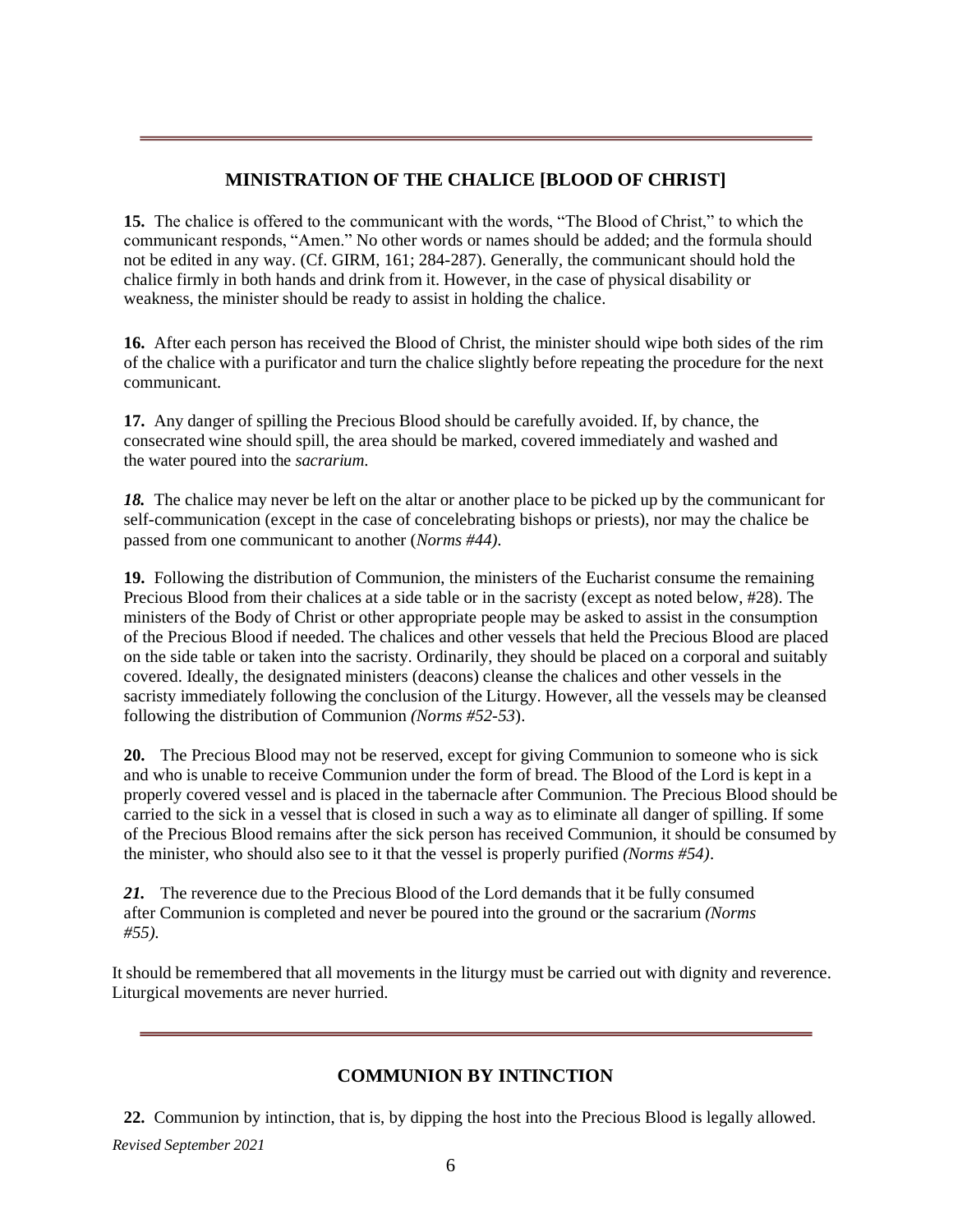However, since it eliminates the communicant's legitimate option to receive Communion in the hand and denies the right of the faithful to receive Communion under the form of bread only, intinction is not recommended.

**23.** If a community still chooses Communion by intinction, the following should be remembered:

a. The formula to be used by the minister is: "The Body and Blood of Christ." No other words or names should be added; and the formula should not be edited in any way. (Cf. GIRM, 161; 284-287). After the communicant responds, "Amen," the dipped host is placed on the tongue.

b. The communicant is not allowed to dip his/her own host into the cup. It is dipped and administered to the individual by the minister.

c. For further information see *Norms for the Distribution of Holy Communion under both Kinds* (#48 - 50).

## **CHILDREN AND COMMUNION FROM THE CHALICE**

**24.** In the Archdiocese of Los Angeles, Communion under both kinds is normative at all Eucharistic celebrations and is offered to all who have received their first Communion. Children are to be prepared catechetically and liturgically for the option of Communion under both kinds.

Special care shall be given when children receive Communion from the chalice. Parents should be instructed that Communion under both kinds is an ancient tradition for children old enough to drink from a cup. *(This Holy and Living Sacrifice #49*).

## **GUIDELINES FOR MINISTERSTO THE SICK**

**25.** Ordinarily each commissioned Extraordinary Minister of Holy Communion may take Communion to the sick. However, there may be certain specifically commissioned persons who are sent by the community to minister to the sick of the parish on a regular basis.

Priests with pastoral responsibilities should see to it that the sick or aged, even though not seriously ill or in danger of death, are given every opportunity to receive the Eucharist frequently, even daily, especially during the Easter Season *(Pastoral Care of the Sick: Rites of Anointing and Viaticum* #72).

**26.** Ideally, ministers to the sick are sent by the parish community each Sunday to take the Eucharist to those who are prevented from being present because of age or illness. This is usually done after the Prayer after Communion. The ministers may be blessed and ritually sent to extend the unity of the Eucharist withthose who are sick. The formula for the ritual sending may be in these or similar words:

"My brothers and sisters, you are sent to bring the Word of God and the Bread of Life from this assembly to the sick and shut-in members of our parish family. Go to them with our love and our prayers in the name of Jesus Christ our Lord" (*Liturgical Life* 1988, Vol. II, No. 4, p. 9).

*Revised September 2021* Ministers may be sent in this manner at weekday Masses also.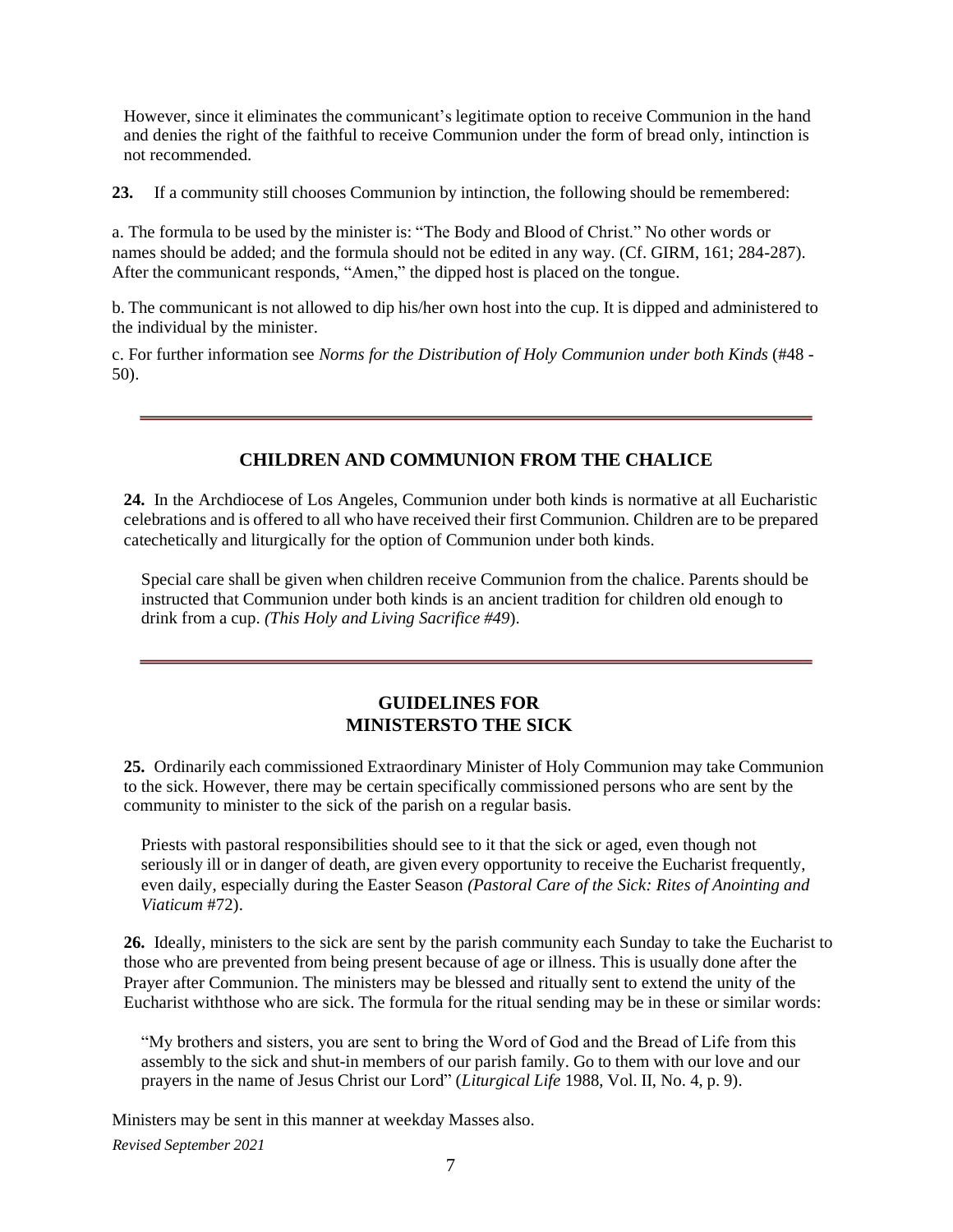**27.** The minister to the sick may celebrate the Communion Service in one of two ways: a) in context of a liturgy of the Word; b) or in a brief form for use in more restrictive circumstances (*Pastoral Care of the Sick,* chapter 3*).* It is recommended that whenever possible a group of sick or aged persons be brought together to celebrate the Liturgy of the Word and the Communion Service in a communal manner. If this is impossible, the minister should try to celebrate the Communion Service as fully as possible depending on the condition of the patient.

**28.** When the Eucharist is brought to the sick it should be carried in a pyx or small closed container. Ideally, a table is to be prepared with a cloth and a lighted candle for the Eucharist. A vessel of holy water may also be available.

**29.** If the sick person can only receive Eucharist under the form of wine, a container of consecrated wine may be brought from the Sunday or weekday celebration of the Eucharist. It is to be placed in a properly covered container and kept in the tabernacle until the minister can take it to the sick person. If any of the Precious Blood remains after the Communion Service, the minister is to consume what remains and properly purify the vessel.

**30.** Those who care for the sick or family members may also participate in the Communion Service and receive Communion even if they have already received Communion that day.

**31.** The pastor or priest-chaplain should see that worthy Eucharistic containers are available for use by Extraordinary Ministers to the sick and homebound. The Host is not to be carried in a handkerchief, envelope or similar unworthy container.

**32.** It is recommended that Hosts for the sick and homebound be consecrated in the Mass from which they will be taken and in which the Extraordinary Ministers have participated. As they are dismissed from the liturgy, the Extraordinary Ministers should proceed immediately to the home of the sick. Hosts which cannot be distributed immediately and consumed at once by the sick and homebound should be consumed by the minister or returned to the tabernacle immediately after the visit.

**33.** Special care should be exercised in the choice of Extraordinary Ministers who will bring Holy Communion to the sick. These individuals should be able to minister to the sick in a compassionate, prayerful, and sensitive way. They should possess psychological maturity and the ability to keep confidences, not discussing indiscriminately the condition of patients or their homes.

## **VIATICUM**

**34.** The norm for the reception of viaticum is within the context of the celebration of Mass with the dying person. However, when this is not possible due to circumstances and/or the condition of the dying person, a minister of Holy Communion may distribute viaticum outside of Mass (*Pastoral Care of the Sick,* chapter 5).

#### **CONCLUSION**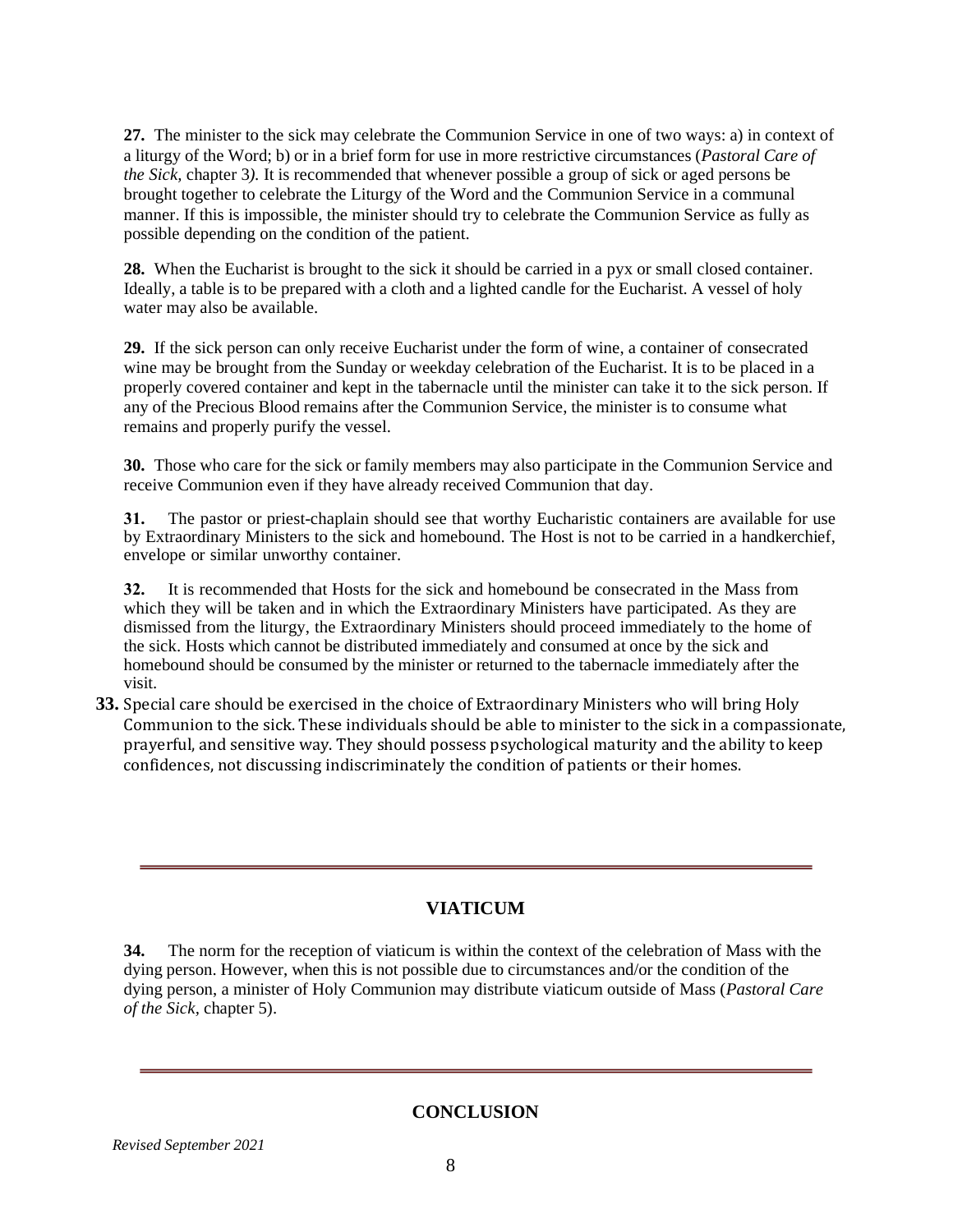"Receiving the Bread of Life, the disciples of Christ ready themselves to undertake with the strength of the Risen Lord and his Spirit the tasks which await them in their ordinary life. For the faithful who have understood the meaning of what they have done, the Eucharistic celebration does not stop at the church door. Like the first witnesses of the resurrection, Christians who gather each Sunday to experience and proclaim the presence of the Risen Lord are called to evangelize and bear witness in their daily lives." *(Dies Domini #45).*

## **Pastoral Response to persons with Celiac Disease**

The number of people discovering that they are afflicted with Celiac Disease grows daily. In order to give an adequate pastoral response to these persons it is recommended that those responsible for the pastoral care of the faithful be attentive to the following matters:

Become informed about the nature of the disease [http://celiac.org](http://celiac.org/) ; <http://old.usccb.org/liturgy/innews/1103.shtml>

Reach out to through bulletin ads or announcements to parishioners who might be affected with the disease.

Advise all staff, most especially, Ministers and Extraordinary Ministers of Holy Communion to be aware of the issues involved and the sensitivity necessary in responding to this pastoral need [http://www.catholicceliacs.org](http://www.catholicceliacs.org/)

Develop an appropriate procedure in the parish to allow these people to receive Holy Communion with the minimum amount of risk of cross contamination.

Facilitate the acquisition of low gluten altar breads for use when needed [http://www.benedictinesisters.org](http://www.benedictinesisters.org/) Look for, "Low Gluten Breads," at the bottom of the order form. An alternative option for hosts can be found at [www.clarissealbano.it](http://www.clarissealbano.it/)

\*A suggested procedure might be to have the person put their host in an open pyx and place it on the altar before Mass. Care should be taken that no one touches it. At the agreed upon moment in the rite (usually before the rest of the assembly receives communion) the person should come forward to receive the host. The priest or designated minister should pour the host from the pyx into the hands of the person receiving it being very careful not to touch it.

#### **Ongoing Formation for Extraordinary Ministers of Holy Communion**

Ministers should gather regularly, at least annually, at their parish to further their spiritual, theological, and liturgical formation.

Ministers are encouraged to participate in weekday Mass, Eucharistic adoration, and retreats, as well as practice Lectio Divina, and spiritual reading, etc.

#### Ministers should also be familiar with the following documents:

*Sacrosanctum Concilium*, The Constitution on the Sacred Liturgy, December 4, 1963.

*Mysterium Fidei*, Encyclical on the Holy Eucharist by Paul VI, September 3, 1965

*Ecclesia de Eucharistia*, Encyclical Letter on the Eucharist in its Relationship to the Church by John Paul II, April 17, 2003

*Sacramentum Caritatis*, Post-Synodal Apostolic Exhortation on the Eucharist by Benedict XVI, February 22, 2007.